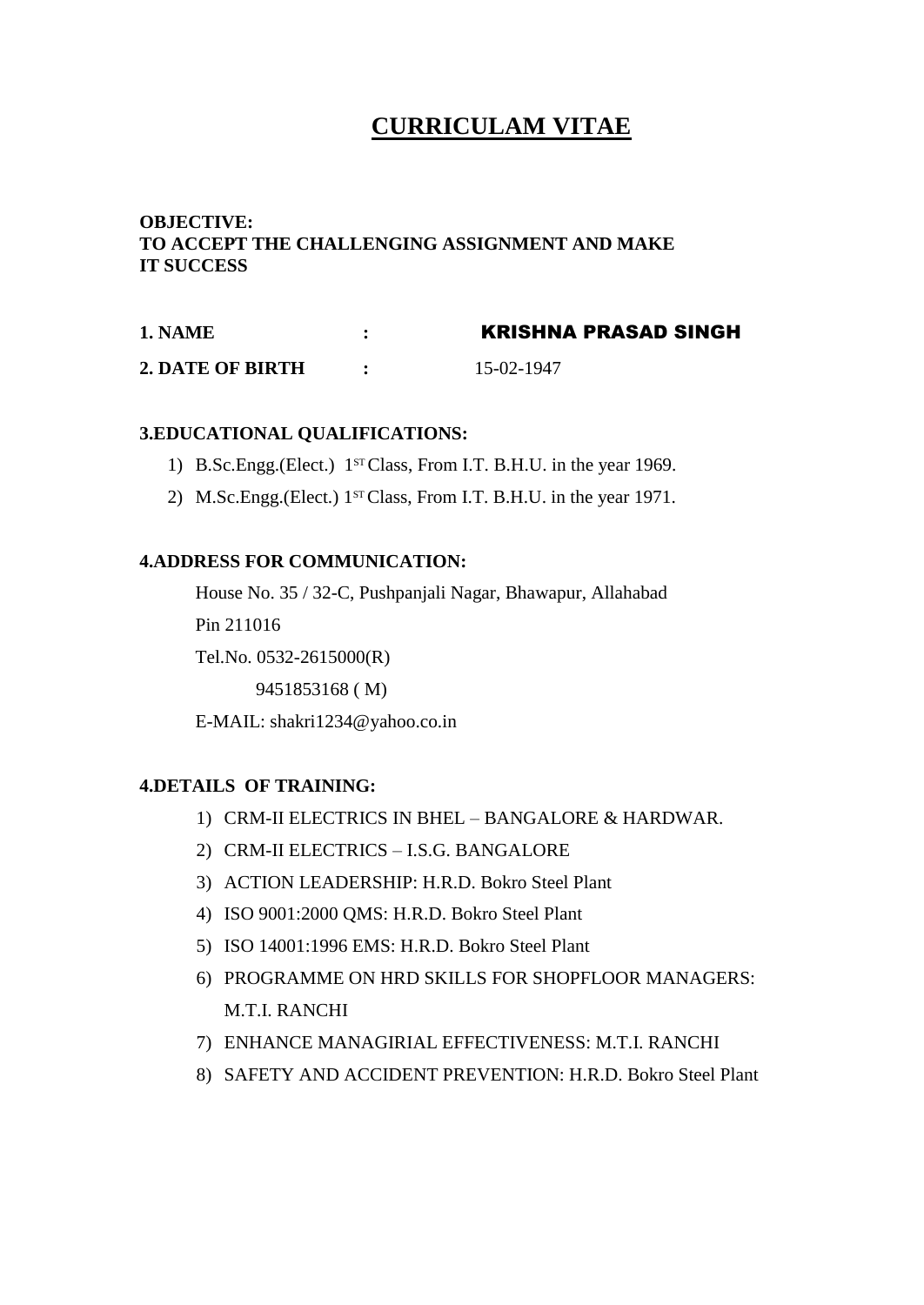# **5. DETAILS OF TEACHING AND INDUSTRIAL EXPERIENCE: A) TEACHING EXPERIENCE:**

- (1) Director & HOD Dept Of Elect.Engg. Shambhunath Institute of Engineering and technology, Allahabad From July 2009 to till date.( Sub: Electric Drive , Power system operation and control, Power Electronics and Power converter application)
- (2) Director, Dr. Rizve College of Engineering, Karari, Kaushambi From December 2007 to 14-06-09 ( Sub:Basic Electrical Engg., Network analysis and Synthesis and Micro-processor)
- (3) Prof. Dept of Elect. Engg. United College Of Engg. & Research, Naini. Allahabad From August 2007 to December 2007..( Sub: SWITCH GEAR AND PROTECTION & NON CONVENTIONAL ENERGY RESOURCES.) Conducted project presentation of final year students.
- (4) Prof. & HOD Dept Of Elect.Engg. KCNIT, BANDA, From Sep 2006 To June 2007. (Sub: EMEC-II & POWER ELECTRONICS for V & VI Semester) Conducted seminar and mock interview for pre final and final year students. Number of projects were guided.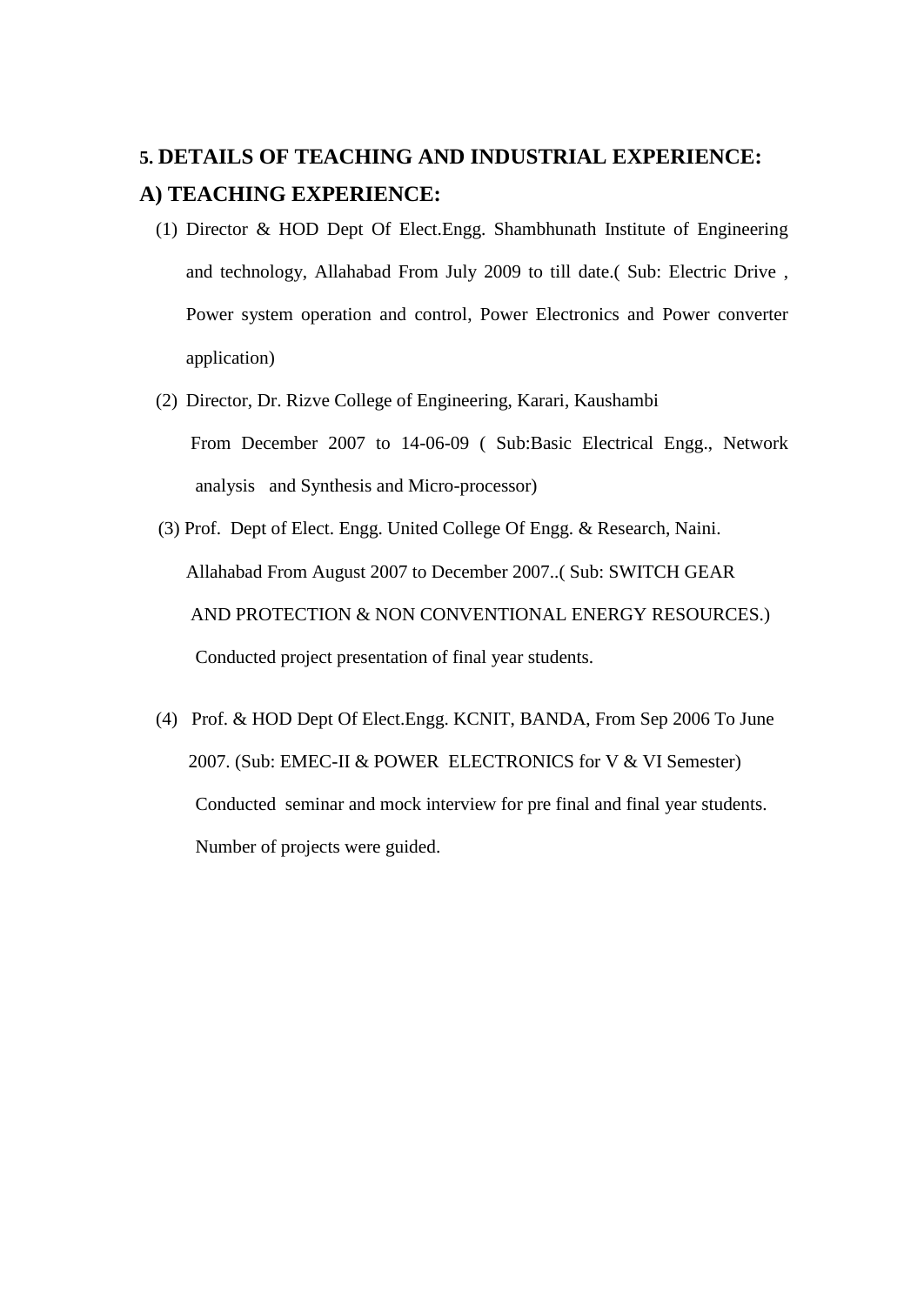# **B) INDUSTRIAL EXPERIENCE:**

## **ORGANISATION: BOKARO STEEL PLANT**

| S.N.                    | <b>PERIOD</b>                              | <b>DESIG/ORGANI</b>                                                            | <b>RESPONSIBILITY</b>                                                                                                                                                                                                                                                                                                                                                                              |
|-------------------------|--------------------------------------------|--------------------------------------------------------------------------------|----------------------------------------------------------------------------------------------------------------------------------------------------------------------------------------------------------------------------------------------------------------------------------------------------------------------------------------------------------------------------------------------------|
| 1                       | <b>JULY-02</b><br>To<br><b>NOV-04</b>      | A.G.M.<br><b>Bokaro Steel Plant</b>                                            | 1. Planning<br>and<br>of<br>procurement<br>process<br>consumables for smooth running of Cold<br>Rolling Mill e.g. Rolling oil, Chemicals, raw<br>materials and packaging materials and tools<br>(app, 90 crore)<br>2. Coordinating<br>training programmed<br>for<br>executives and non executives (app.2500)<br>employees)<br>3. Main coordinator for ISO 14001:1996 EMS<br>and ISO 9001:2000 QMS. |
| $\overline{2}$          | <b>JULY 1998 To</b><br><b>JUNE-2002</b>    | A.G.M.<br><b>Bokaro Steel Plant</b>                                            | 1. Preventive and breakdown maintenance of<br>Mills and Lines as In charge in CRM.<br>2. Main coordinator for changeover of S-3 PLC<br>by S-5 PLC in DCR Mill.                                                                                                                                                                                                                                     |
| $\overline{\mathbf{3}}$ | <b>JUL-1993</b><br>To<br><b>JUNE 1998</b>  | <b>SUPERINTENDENT</b><br><b>Bokaro Steel Plant</b>                             | 1. Preventive and breakdown maintenance of<br>Mills and Lines as In charge in CRM.<br>2. Preparation of ISO documentation and its<br>implementation in Lines and Mill.                                                                                                                                                                                                                             |
| $\overline{\mathbf{4}}$ | <b>JULY-1991</b><br>To<br><b>JUNE-1993</b> | <b>MANAGER</b><br><b>Bokaro Steel Plant</b>                                    | of DCR<br>Stabilization<br>Mill,<br>Continuous<br>Annealing Line, Electrolytic Cleaning Line and<br>Preventive and breakdown maintenance of Mill<br>and Lines.                                                                                                                                                                                                                                     |
| 5                       | <b>JUNE 1989</b><br>To<br><b>JUNE 1991</b> | <b>SUPERINTENDING</b><br><b>ENGINEER</b><br><b>Bokaro Steel Plant</b>          | Testing and commissioning of Electrical<br>equipm- ents and their optimization in CRM-II<br>e.g. High voltage Sub-station, AC & DC drives<br>and their controls, PLC and special equipments.                                                                                                                                                                                                       |
| 6                       | <b>JUNE 1985</b><br>To<br><b>JUNE 1989</b> | <b>ZONAL ENGINEER</b><br>(PROJECT)<br><b>Bokaro Steel Plant</b>                | 1. Maintenance of<br>sub-station, distribution<br>system of township, maintenance of Bokaro<br>General Hospital and captive diesel generator<br>set.<br>2. Testing and commissioning of Electrical<br>installations and stabilization in CCP, Skin Pass<br>Mill and 5# Tandem Mill                                                                                                                 |
| 7                       | <b>JUNE1978</b><br>To<br><b>JUNE1986</b>   | <b>DIVISIONAL</b><br><b>ENGINEER</b><br>(PROJECT)<br><b>Bokaro Steel Plant</b> | Testing and commissioning of Electrical<br>Installation with their optimization &<br>stabilization in different zone of BOKARO<br>STEEL (STEEL, MELTING SHOP, BLAST<br>FURNACE, THERMAL POWER PLANT,<br>CCP AND RMHP)                                                                                                                                                                              |
| 8                       | <b>MAY 1971</b><br>To<br><b>JUNE 1978</b>  | A.D.E. & A.E.<br><b>Bokaro Steel Plant</b>                                     | Testing<br>and commissioning<br>of Electrical<br>Installation<br>with<br>their<br>optimization<br>$\alpha$<br>stabilization in different zone of BOKARO<br>STEEL(<br>COKE-OVEN,<br><b>SINTERING</b><br>PLANT, B.F., SMS, SLABBING MILL, HOT<br>STRIP MILL AND COLD ROLLING MILL)                                                                                                                   |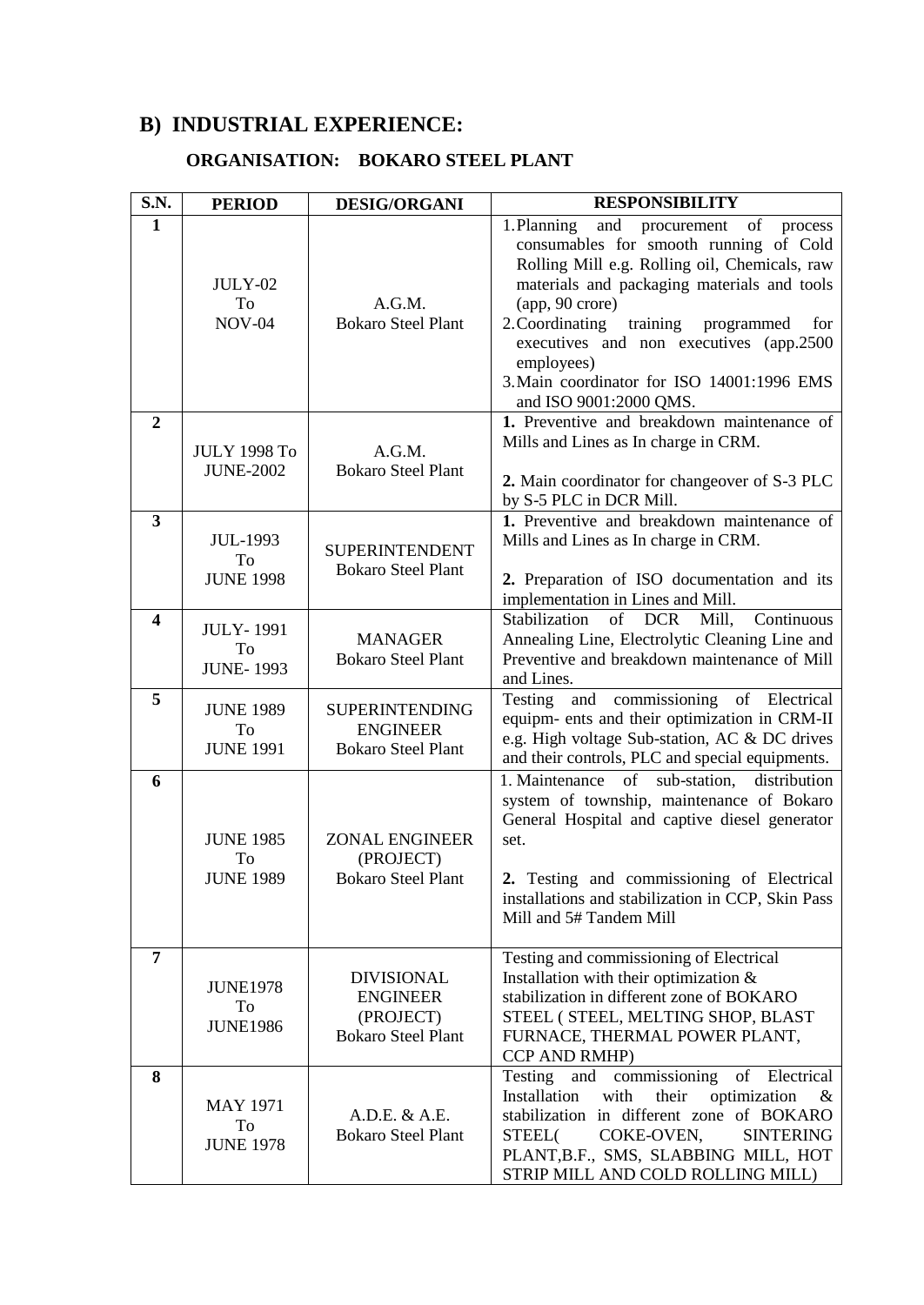## **DETAILS OF INDUSTRIAL EXPERIENCE:**

- **1.** Testing and commissioning of wagon tippler, coal crushing machine, coal charging machine, pusher car and conveyor transporting system in Battery No.4 of COKE OVEN PLANT of BOKARO STEEL PLANT. The job involve the power system, interlocking, protection, control and synchronization for full production of during May 1971 to October1972.
- **2.** Starting and stabilizing of dispatcher control of SINTER PLANT.
- **3.** Testing of 92 no. of 12 phase rectifier transformer for SLABBING MILL, HOT STRIP MILL and COLD ROLLING MILL. The job involves the checking of vector group, tan δ, insulation testing, sovtal filling in tank and bush connection. During the period November 1972 to October 1973.
- **4.** Commissioning of crop shear drive of Slabbing Mill. The job involved testing of 2X2000 KW D.C. reversible motor, powered through mercury arc rectifier and excited through thyristor, controlled by ybcr (Russian automatic feed back control system), their different protections including high voltage protection, grid protection, anode & cathode breaker for back fire of mercury arc rectifier, over current, over load protection and synchronizing stabilization with Mill during the period November 1974 to December 1974.
- **5.** Commissioning of Slitting Line of HRCF line. The job involved testing of 17 taps 6 phase auto transformer of line, tension reel drive comprising of reversible motor powered with mercury arc rectifier with thyristorised excitation with controlled by ybcr including their protection and synchronization for production during the period January 1975 to August 1975.
- **6.** Testing and commissioning of 4# tandem Mill. The job involved testing of 2X5000 KW D.C. reversible motor, powered through mercury arc rectifier and excited through thyristor, controlled by ybcr (Russian automatic feed back control system), Roll force and screw down gauge control, their different protections including high voltage protection, grid protection, anode & cathode breaker for back fire of mercury arc rectifier, over current, over load protection and synchronizing stabilization with Mill during the period September 1975 to December 1976.
- **7.** Testing and commissioning of six no. of main drives of SKIN PASS MILL in Cold Rolling Mill and Main Drive & Tension Bridle of Skin Pass Mill during the period FEB 1975 to September 1975
- **8.** Worked for Commissioning of Blast Furnace No.-3. The job involved SKIP HOIST for material charging in the furnace with 500 KW reversible dc motor with Ward Leonard method with protection and programming of charging sequence including load cell for weighing of material in Skip hoist(from October 1977 to March 1978).
- **9.** Commissioning of  $7<sup>th</sup>$  Main Stand of finishing area of Hot strip Mill. The job involved testing of 2X6750 KW D.C. reversible motor, powered through mercury arc rectifier and excited through thyristor, controlled by ybcr (Russian automatic feed back control system), Roll force and screw down gauge control, their different protections including high voltage protection, grid protection, anode & cathode breaker for back fire of mercury arc rectifier, over current, over load protection and synchronizing, stabilization and loop control with Mill during the period MAY 1978 to February 1979.
- **10.** Installation of Electrical equipment for commissioning of **first unit** of 300 Tones L.D. Converter of STEEL MELTING SHOP. Testing of Lance Mechanism for blowing of Oxygen to converter for STEEL MAKING with all interlocks and protections circuit during the period March 1979 to December 1979.
- **11.** Testing and commissioning of unit-1, 60 MW captive power plant's ID & FD fans, Generator (11 KV) testing, generator transformer ( 11KV/132KV) and successfully synchronizing with the power grid of plant during the period Feb1980 to December 1980.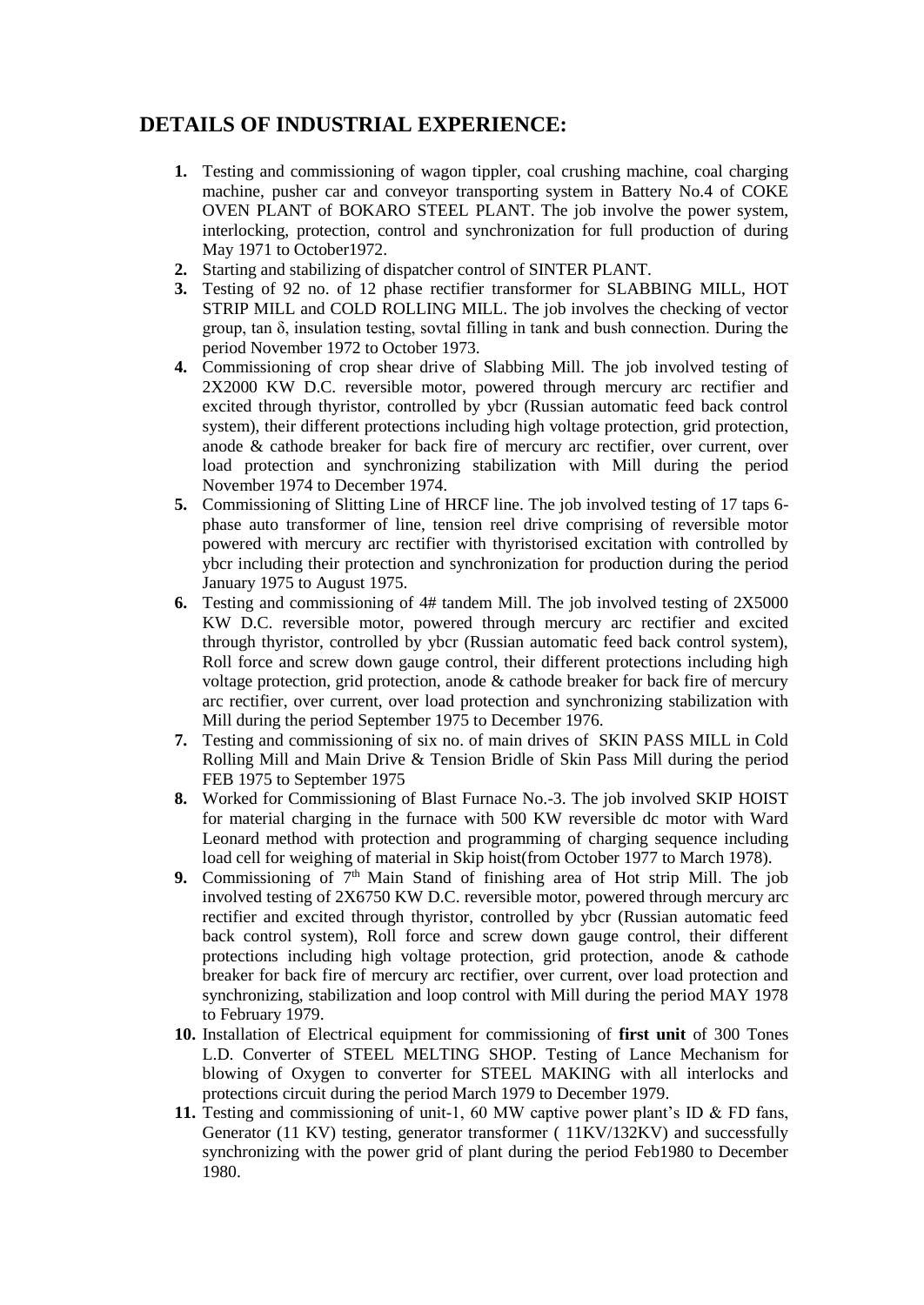- **12.** Installation of electrical equipment in Blast Furnace no -4 and testing & commissioning of different mechanism as an Incharge and coordination with the lateral department during the period March 1981 to January 1982.
- **13.** As an I/c of Testing and commissioning of unit- 2, 60 MW captive power plant's ID & FD fans, Generator (11 KV) testing, boiler equipment, generator transformer ( 11KV/132KV) and successfully synchronizing with the power grid of plant during the period Feb1982 to December 1982.
- **14.** As an I/c Installation of Electrical equipment for commissioning of **Second unit** of 300 Tones L.D. Converter of STEEL MELTING SHOP. Testing of Lance Mechanism for blowing of Oxygen to converter for STEEL MAKING with all interlocks and protections circuit during the period March 1983 to December 1983.
- **15.** As an I/c of Testing and commissioning of unit- 3, 60 MW captive power plant's ID & FD fans,boiler equipment, coil handling plant, Generator (11 KV) testing, generator transformer ( 11KV/132KV) and successfully synchronizing with the power grid of plant during the period Feb1984 to June 1985.
- **16.** To meet the emergency power supply to water pump house no.2, as an incharg of installation and commissioning and coordination with lateral department, of three no. of diesel generator set of 2MW each and successfully synchronized with the system during the period July 1985 to May1986.
- **17.** Worked as an incharge of maintenance of town ship of Bokaro Steel city and Bokaro General Hospital of 5000 beds with all modern medical equipment supplied by USSR with captive diesel generators (100 kva,60kva,50kva) with auto start and stop for Bokaro General hospital, planning for consumable, preparation for proposal, estimation and tendering and procurement during the period June 1986 to September 1987.
- **18.** As a Zonal Engineer in charge assigned for the commissioning of compressor plant no. 2. Five units 1000 KW synchronous motor of 11 KV a.c. supply and 110-amp excitation voltage supplied through thyristor power control with logical interlocking with the compressor speed of 11000 rpm was successfully commissioned and put in operation during the period October 1987 to March 1988.
- **19.** As a in charge assigned for commissioning of SKIN PASS MILL of COLD ROLLING MILL. The mill equipped with one 4-high Main drive, Tension Reel drive, Pay off Reel drive, two number of Tension bridle drive and number of auxiliaries drive, high voltage sub-station feeding power to mill. The mill drives were powered with BHEL converter and control with Siemens siemadyne-C feedback control and for command to equipment of mill S-3 PLC with 6K I/O signals were used for control of the mill, Software Step-3 was used for overall control of mill. The mill was successfully commissioned and put in operation during the period March1988 to August 1988.
- **20.** Assigned the job for commissioning of 5- Stand Tandem Mill equipped with WEAN UNITED (USA) mechanical and Siemens-BHEL electrics. The mill capacity was to produce up to 0.15 mm thick strip with auto gauge control with the help of regulation computer, optimization computer, 12K digital I/O signals processing with S-3 PLC and the mill was successfully commissioned and put in operation for normal production during the period August1988 to August 1989.
- **21.** Assigned as an in charge the job for commissioning of special equipment's of COLD ROLLING MILL like DATA logging system of all units of CRM, measuring of thickness coating of zinc on galvanizing line, electronic weighing system of all units of CRM, voice communication of all units of CRM and defects removal & stabilization of all the commissioned units during the period November 1989 to June 1991.
- **22.** Since July 1991 assigned the job for production and maintenance of DOUBLE COLD REDUCTION MILL as a Manager in charge. The assignment was to liquidate the breakdown, coordination with lateral department, projection of inventory and scheduling of production.